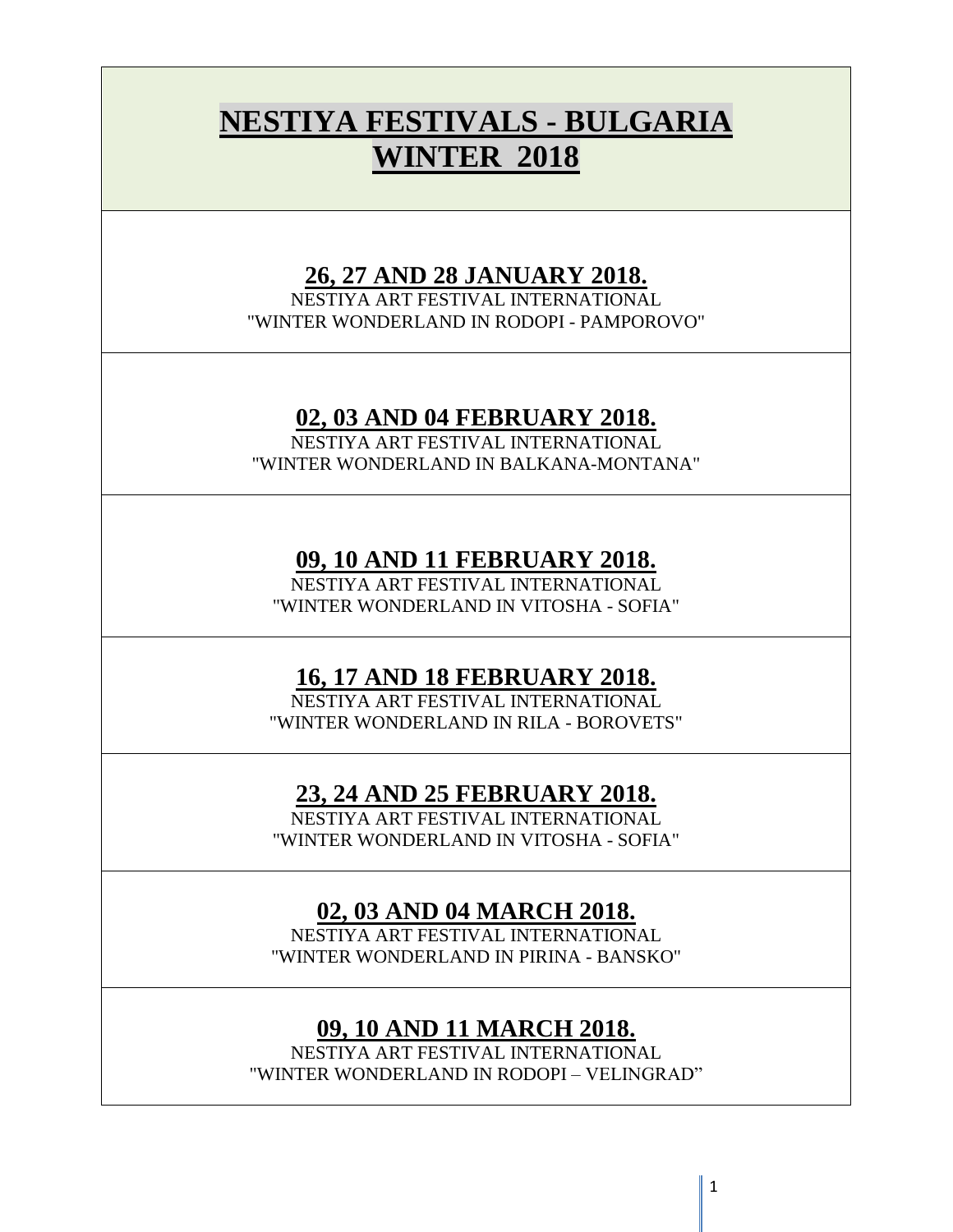# **NESTIYA FESTIVALS - BULGARIA SPRING 2018**

## **07, 08 AND 09 APRIL 2018.**

NESTIYA EASTER HOLIDAYS IN SOFIA

### **13, 14 AND 15 APRIL 2018.**

NESTIYA ART FESTIVAL INTERNATIONAL "LOVELY SPRING"

#### **27, 28 AND 29 APRIL 2018.**

NESTIYA ART FESTIVAL INTERNATIONAL "LOVELY SPRING"

#### **04, 05 AND 06 MAY 2018.**

NESTIYA ST. GEORGE HOLIDAYS IN VELINGRAD

#### **26 AND 27 MAY 2018.**

NESTIYA INTERNATIONAL FOLK ART CHILD'S VIEW "SOFIA" OF OPEN STAGE - ZOO - SOFIA.

# **NESTIYA FESTIVALS - BULGARIA SUMMER 2018**

#### **01, 02 AND 03 JUNE 2018.**

INTERNATIONAL FOLK FESTIVAL 'NESTIYA - SUNRISE OVER SURVEY"

#### **08, 09 AND 10 JUNE 2018.**

NESTIYA ART FESTIVAL INTERNATIONAL "BLACK SEA PEARLS IN SUNNY BEACH"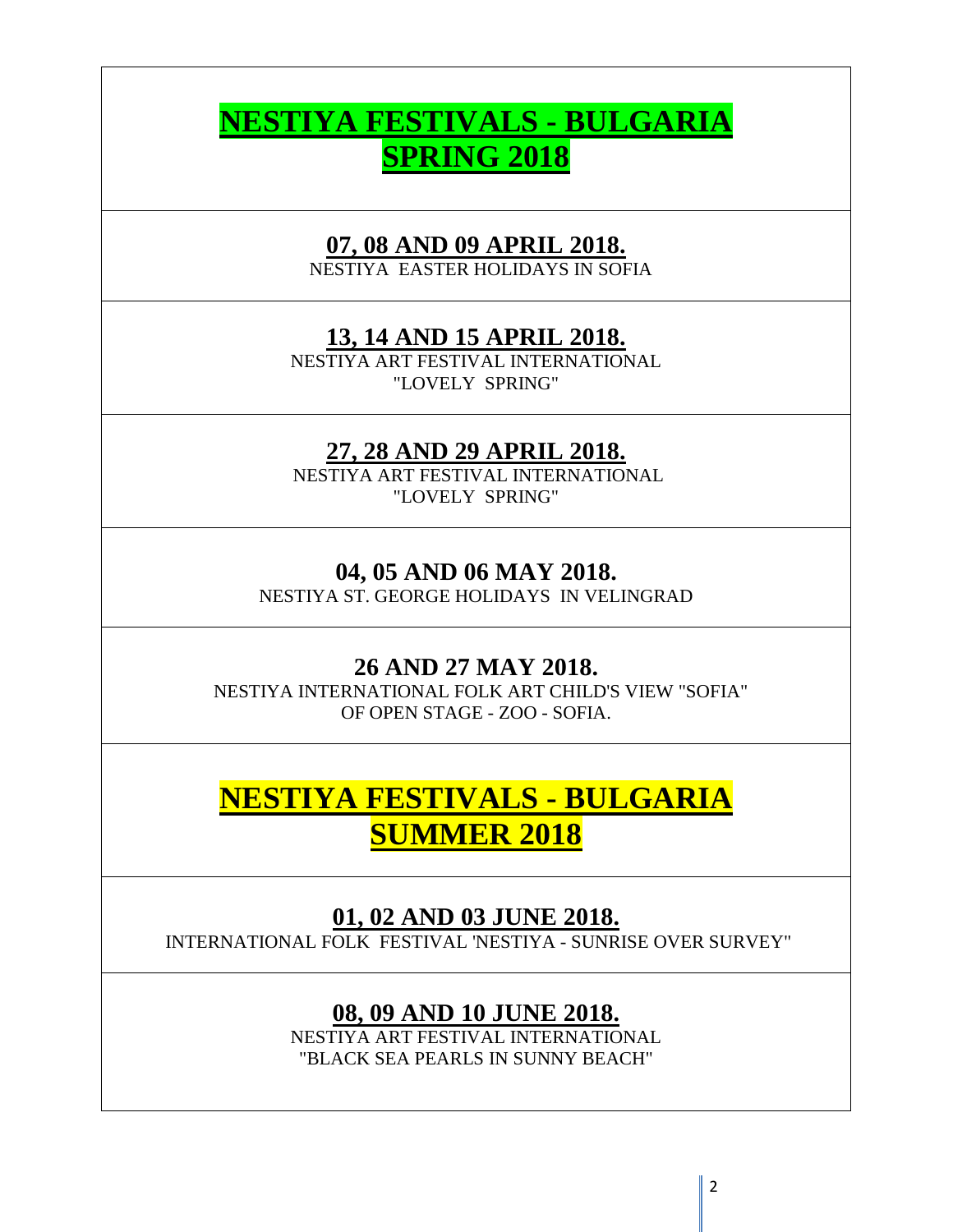**15, 16 AND 17 JUNE 2018.** 

NESTIYA INTERFORUM OF ARTS "BLACK PEARLS IN KITEN / PRIMORSKO / SOZOPOL"

#### **22, 23 AND 24 JUNE 2018.**

NESTIYA ART FESTIVAL INTERNATIONAL "BLACK SEA PEARLS IN SUNNY BEACH"

#### **29, 30 JUNE AND 01 JULY 28 2018.**

NESTIYA INTERFORUM OF ARTS "BLACK SEA PEARLS IN ALBENA"

#### **8 TO 17 JULY 2018.**

INTERNATIONAL CHILDREN'S FESTIVAL-CAMP RAVDA - BULGARIA

#### **06, 07 AND 08 JULY 2018.**

 NESTIYA INTERFORUM OF ARTS "BLACK SEA PEARLS IN ST. VLAS"

#### **13, 14 AND 15 JULY 2018.**

NESTIYA ART FESTIVAL INTERNATIONAL "BLACK SEA PEARLS IN SUNNY BEACH"

### **13, 14 AND 15 JULY 2018.**

NESTIYA CHILDREN'S ART FESTIVAL "BLACK SEA PEARLS IN KAVARNA"

#### **20, 21 AND 22 JULY 2018.**

NESTIYA ART FESTIVAL INTERNATIONAL "BLACK SEA PEARLS IN SUNNY BEACH"

#### **27, 28 AND 29 JULY 2018.**

NESTIYA INTERFORUM OF ARTS \ "BLACK SEA PEARLS IN ALBENA"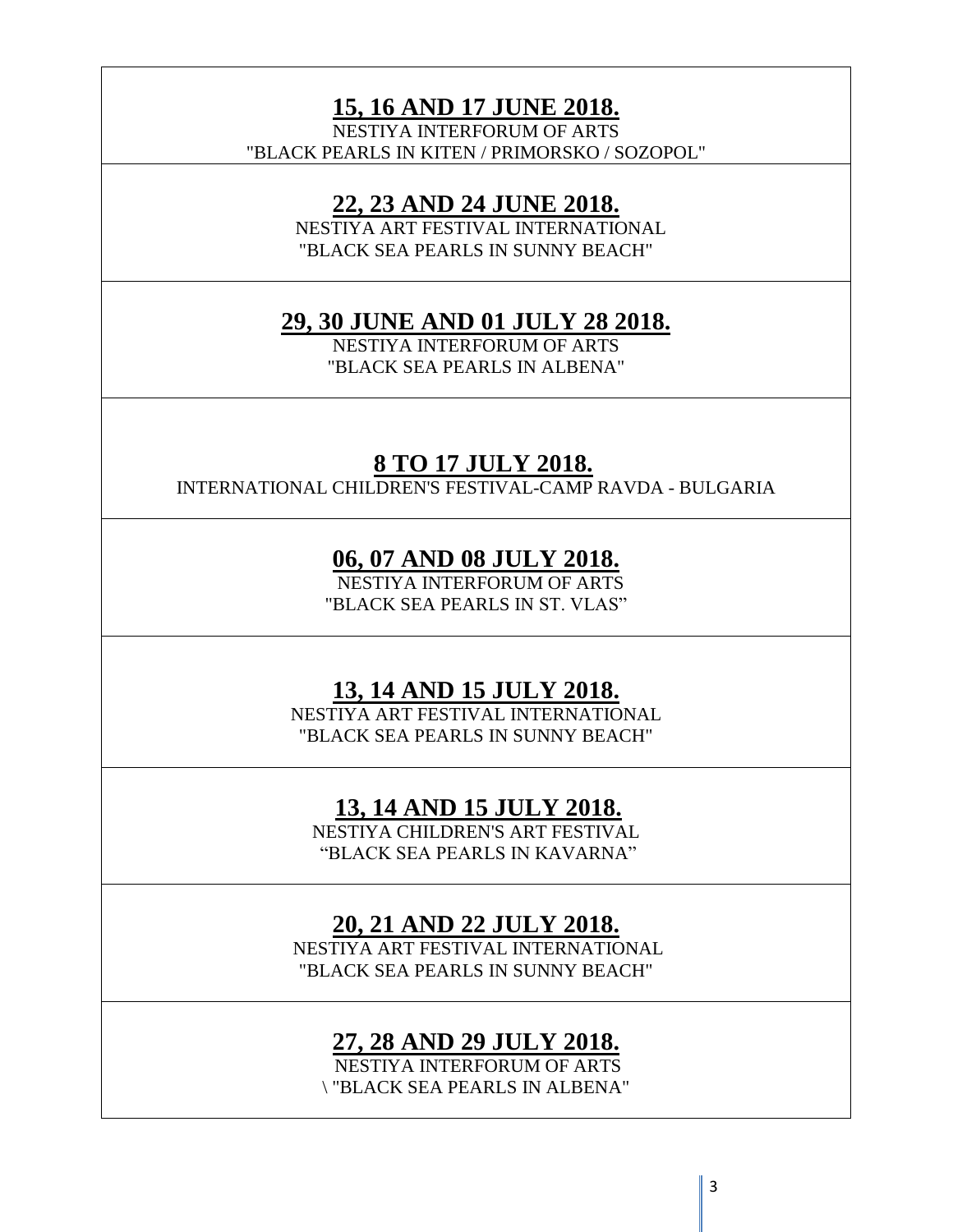# **03, 04 AND 05 AUGUST 2018.**

NESTIYA ART FESTIVAL INTERNATIONAL "BLACK SEA PEARLS IN SUNNY BEACH"

#### **10, 11 AND 12 AUGUST 2018.**

NESTIYA INTERNATIONAL FOLKART FESTIVAL " BLACK SEA PEARLS IN BALCHIK"

## **17, 18 AND 19 AUGUST 2018.**

NESTIYA ART FESTIVAL INTERNATIONAL "BLACK SEA PEARLS IN SUNNY BEACH"

# **24, 25 AND 26 AUGUST 2018.**

NESTIYA INTERNATIONAL FOLKART FESTIVAL "BLACK SEA PEARLS IN CAREVO "

# **NESTIYA FESTIVALS - BULGARIA AUTUMN 2018**

**01 AND 02 SEPTEMBER 2018.**

BOBFEST – RADUIL, SAMOKOV

## **07, 08 AND 09 SEPTEMBER 2018.**

NESTIYA ART FESTIVAL "FAITH, HOPE AND LOVE IN THE HEART OF SOFIA"

# **15, 16 AND 17 SEPTEMBER 2018.**

NESTIYA HOLIDAYS DAY "CONGRATULATIONS SOFIA"

## **19, 20 AND 21 OCTOBER 2018.**

NESTIYA ART FESTIVAL INTERNATIONAL "GOLDEN AUTUMN"

## **16, 17 AND 18 NOVEMBER 2018.**

NESTIYA ART FESTIVAL INTERNATIONAL "GOLDEN AUTUMN"